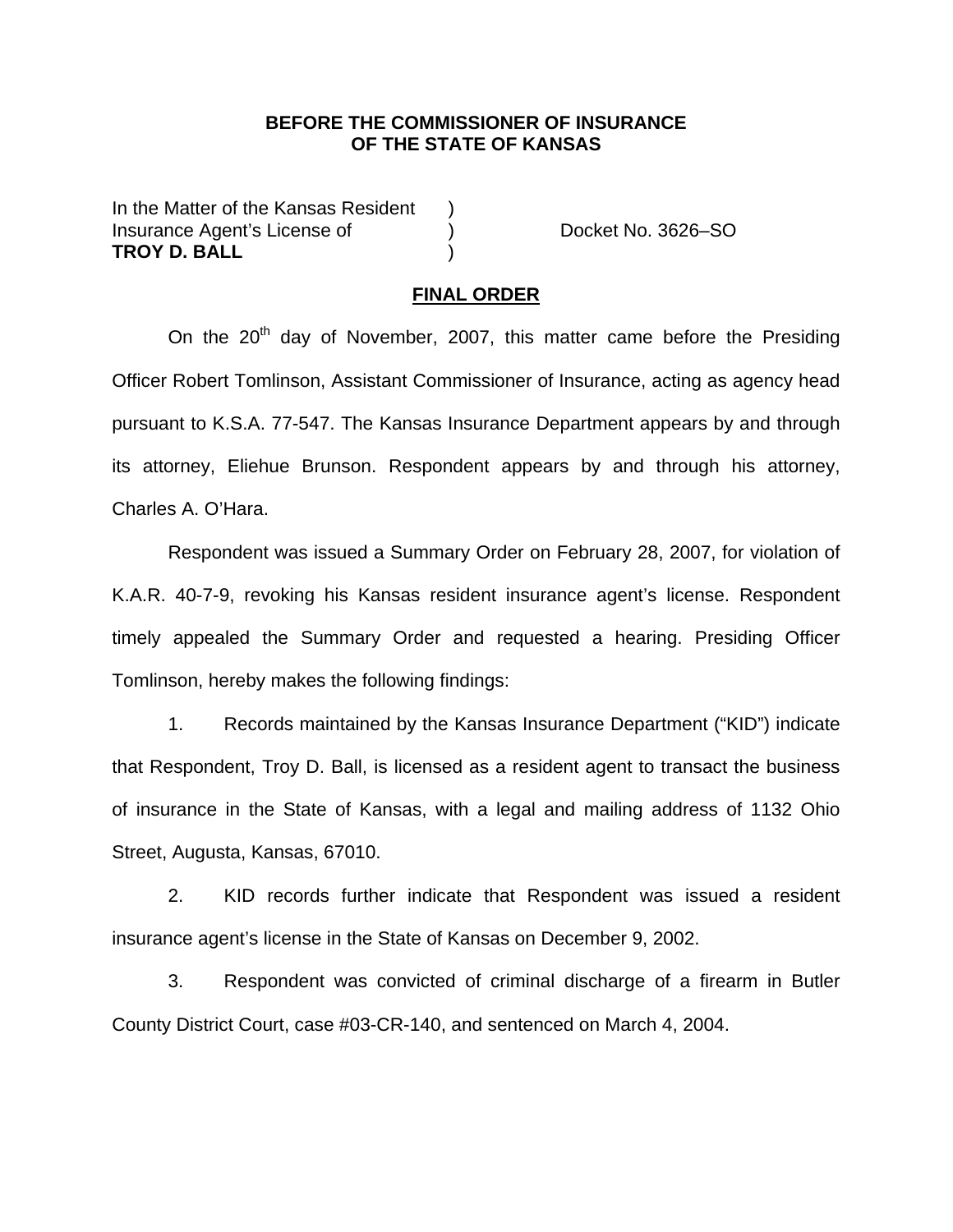4. Respondent failed to report the felony conviction to KID within 30 days of it's occurrence, pursuant to K.A.R. 40-7-9.

5. K.S.A. 40-4909(a) provides that "… the commissioner may: … revoke … any license issued under this act if the commissioner finds that the applicant or license holder has: (2) Violated: (A) Any provisions of Chapter 40 of the Kansas Statutes Annotated, and amentments thereto, or any rule or regulation promulgated thereunder; …"

 6. K.S.A. 40-4909(a)(6) further provides that "…the commissioner may … revoke … any license issued under this act if the commissioner finds that the applicant or license holder has: … (6) Been convicted of a misdemeanor or felony."

 7. Respondent's contention that inasmuch as the felony he was convicted of had nothing to do with an insurance license, and therefore, was not reportable to KID, is found to be without merit.

 8. No evidence was presented indicating that Respondent made any attempt to contact KID and report the conviction, nor that Respondent is relieved of any duty to report.

 WHEREFORE, having considered the arguments of the parties and having been fully advised in the premises, the Presiding Officer hereby orders the following, to wit:

The findings in the Summary Order issued on February 28, 2007 are sustained and the Kansas resident insurance agent's license of Troy D. Ball is hereby revoked.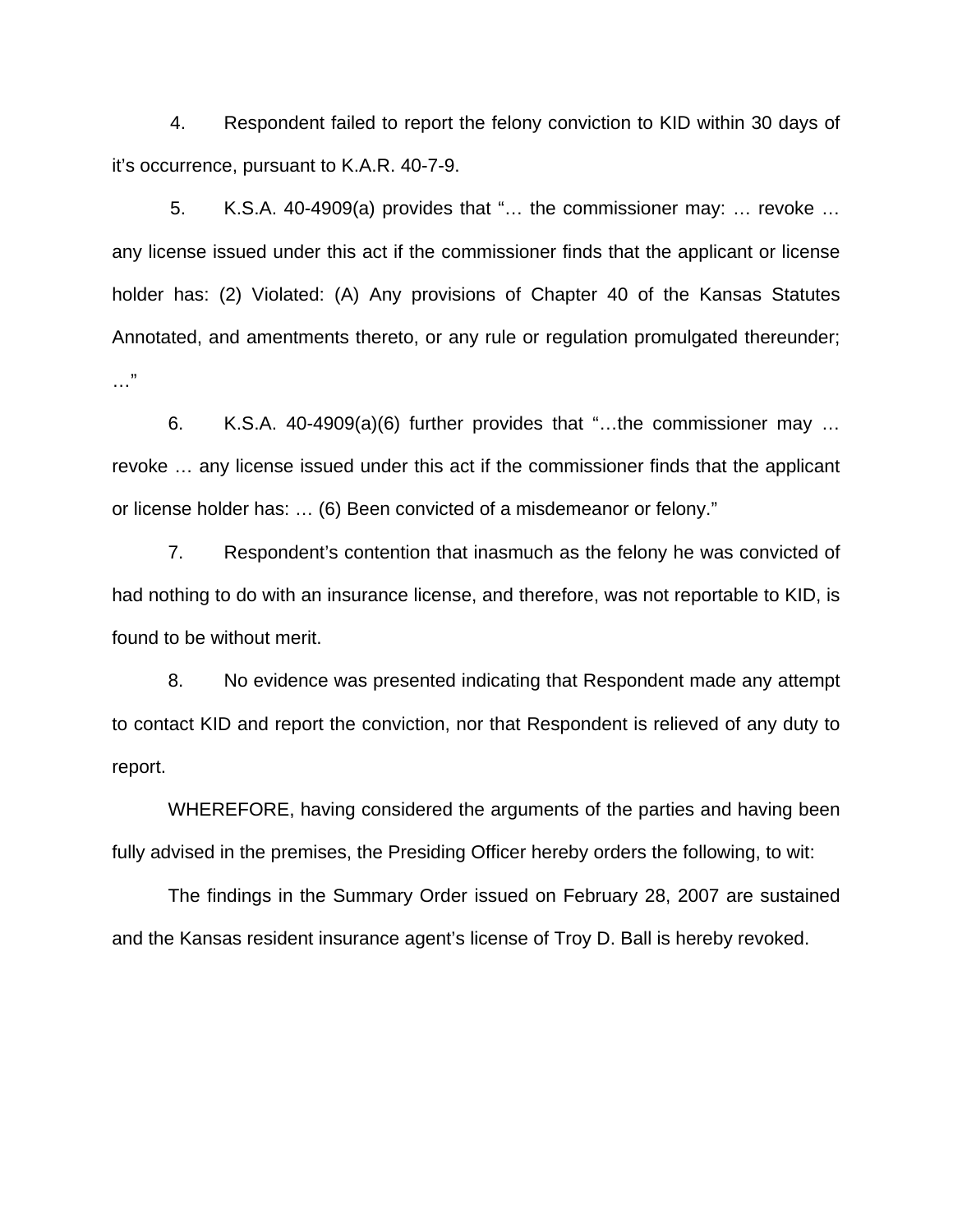## **Notice of Right to Judicial Review**

 You have the right to judicial review in accordance with the provisions set forth in the Act for Judicial Review and Civil Enforcement of Agency Actions (K.S.A. 77-601, et seq., as amended). In the event that you file a petition for judicial review, pursuant to K.S.A. 77-613(e), the agency officer to be served on behalf of the Kansas Insurance Department is : John W. Campbell, General Counsel, Kansas Insurance Department, 420 SW 9th Street, Topeka, Kansas 66612-1678.

**IT IS SO ORDERED THIS \_\_5th\_\_ DAY OF MARCH, 2008, IN THE CITY OF TOPEKA, COUNTY OF SHAWNEE, STATE OF KANSAS.** 



 \_/s/ Robert M. Tomlinson\_\_\_\_\_\_\_\_\_\_\_ Robert M. Tomlinson Presiding Officer Assistant Commissioner of Insurance

Prepared by:

\_/s/ Eliehue Brunson\_\_\_\_\_\_\_\_\_\_\_\_\_\_\_\_\_ Eliehue Brunson Staff Attorney